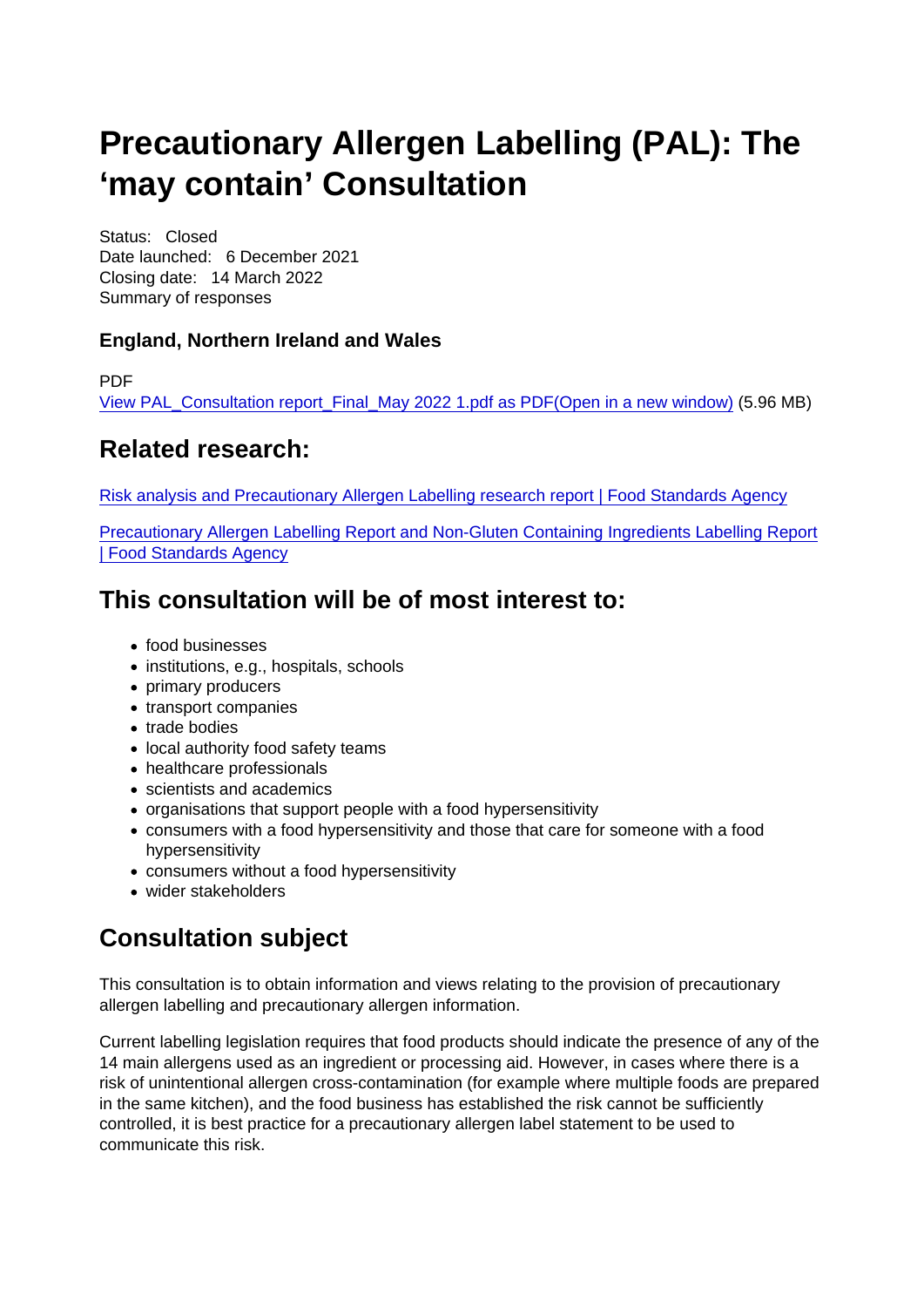This information can be communicated in a number of different ways:

- on prepacked foods including chocolate bars, biscuits and other products that are sold in supermarkets
- on non-prepacked foods, which include loose foods such as meals made to order in a restaurant, or vegetables and fruit sold individually on a market stall
- and those provided prepacked for direct sale (PPDS) which is food that is packaged at the same place it is offered or sold to consumers and is in this packaging before it is ordered or selected

Although there are a number of labelling terms used, the most common phrase to denote the possibility of unintentional allergen cross-contamination is 'may contain', and the information can also be provided verbally, on signs, and on menus.

# Purpose of the consultation

We are seeking feedback and comment on the issues faced by interested parties, which will assist us in considering potential approaches for precautionary allergen labelling for prepacked foods and precautionary allergen information for non-prepacked foods, so that the information is:

- communicated more clearly and consistently, in an understandable and meaningful way to consumers, in terms of the form and content of the information
- based on a proportionate and standardised processes for assessing, managing, and communicating the risk of allergen cross-contamination by food businesses

Any solution has to be workable for food businesses and keep consumers safe without unnecessarily limiting their food choice.

#### Consultation pack

This consultation pack provides the background information and details you will need to know in order to respond to the questions in this consultation.

[Precautionary Allergen Labelling \(PAL\) consultation pack](https://www.food.gov.uk/document/precautionary-allergen-labelling-pal-consultation-pack)

#### How to respond

The consultation is now closed and a summary of responses can be found at the top of this page.

We would strongly advise that you respond to the consultation via the [online survey](https://eu.research.net/r/PAL-consultation). However, if this is not possible, you can email a response. Further details are provided within the consultation pack.

# Related Precautionary Allergen Labelling (PAL) content

- [Safer food better business](https://www.food.gov.uk/business-guidance/safer-food-better-business-sfbb)
- [Precautionary allergen labelling](https://www.food.gov.uk/business-guidance/precautionary-allergen-labelling)
- [Precautionary allergen labelling checklist](https://www.food.gov.uk/business-guidance/precautionary-allergen-labelling-checklist)
- [Voluntary information module on our Food Labelling online training](https://labellingtraining.food.gov.uk/module12/overview_1.html)